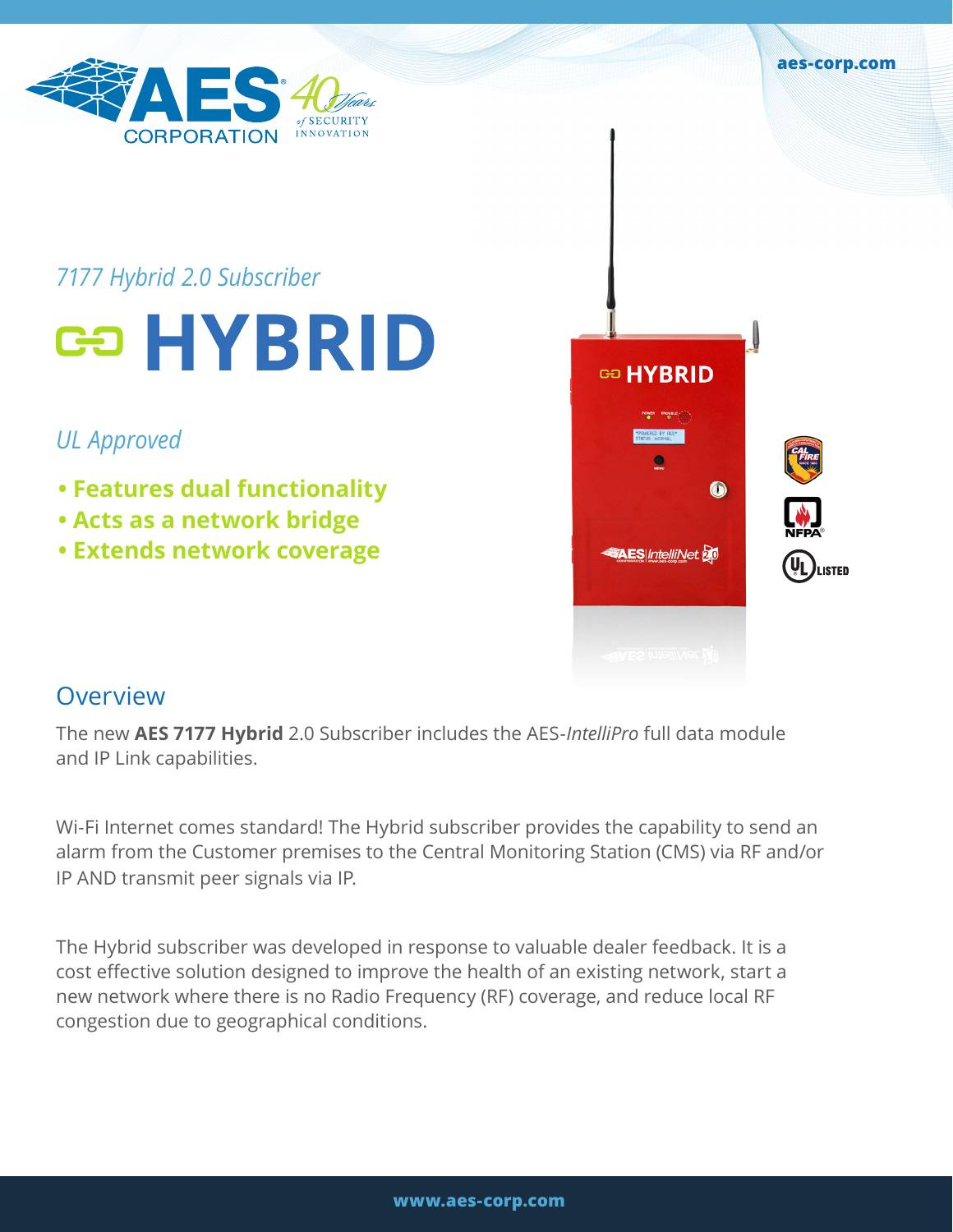## Key Features

- Backlit LCD with automatic turnoff, Power and Trouble LEDs, and Menu/Silence button on chassis door
- Integrated Tamper Switch connected to one of the available dry contact zones
- External Wi-Fi antenna on chassis
- Antenna Supervision Module (ASM) with dedicated connector
- Integrated AES Certified FACP Adapter for flexible power options
- Integrated AES-*IntelliPro* full data module
- Integrated Local Annunciator on chassis
- Local upgradable software via USB, smartphone, tablet, or PC (legacy HandHeld Programmer no longer needed)
- Available in choice of 8 isolated dry contact zones or 4 isolated dry contact zones and 4 isolated reverse polarity zones; one zone is reserved for Tamper Switch

## Key Benefits

- Automatically forwards peers RF traffic through the RF mesh when the Internet connection to the MNR is down
- Extends network coverage when installed on the edges of an existing mesh network
- Communicates to all types of Subscribers on the AES network
- Sends outbound messages initiated from IPCtrl just like a conventional subscriber

## Models

| <b>Hybrid 2.0 Subscribers</b>                                                                                                                                         |                                                                                                                         |
|-----------------------------------------------------------------------------------------------------------------------------------------------------------------------|-------------------------------------------------------------------------------------------------------------------------|
| 2.0 HYBRID                                                                                                                                                            |                                                                                                                         |
| 7177H-88-ULP                                                                                                                                                          | Hybrid 2.0 Subscriber, 8 Zone (isolated dry contact) Fire unit with<br>AES-IntelliPro included and IP Link capabilities |
| 7177H-44-ULP                                                                                                                                                          | Hybrid 2.0 Subscriber, 4x4 Zone Fire unit with AES-IntelliPro included<br>and IP Link capabilities                      |
| The 7177 Hybrid comes standard with integrated AES-IntelliPro full data module and Wi-Fi Internet, no need to order<br>7794A standalone or 77-WiFi adapter separately |                                                                                                                         |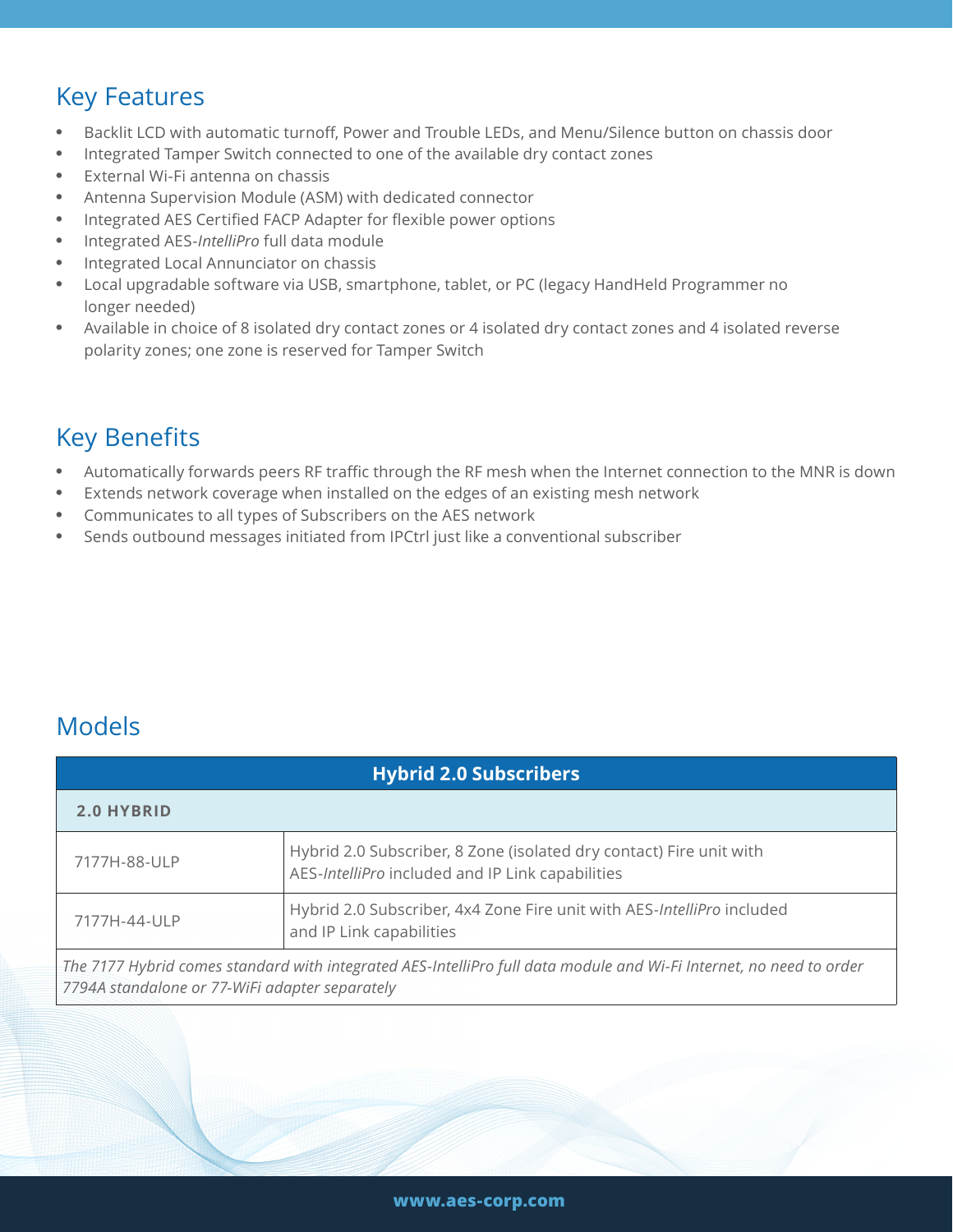## Technical Specifications 7177 Hybrid

#### **DIMENSIONS**

13"H x 8.5"W x 4.5"D (33cmH x 21.5cmW x 11.4cmD)

#### **WEIGHT**

5.8 lbs (2.6 kilograms) excluding battery, 13 lbs (5.9 kilograms) with 12 Ah battery

#### **RADIO FREQUENCY**

Standard Frequency Range: 450-470 MHz Contact AES for other UHF and VHF frequencies

#### **ANTENNA**

2.5 dB tamper resistant antenna included, mounts on enclosure, and optional remote mounting antenna available

#### **FLEXIBLE POWER**

16.5VAC and battery 24VDC and battery\* 24VDC only\* \*(requires FACPA for isolation)

#### **BACKUP BATTERY**

12 Ah, UL recognized lead acid gel cell, size based on subscriber configuration

#### **ALARM SIGNAL INPUTS/ZONES**

- · 8 isolated dry contact zones or 4x4 option with 4 isolated dry contact zones and 4 isolated reverse polarity zones; 1 zone is reserved for Tamper Switch
- · 7794A AES-*IntelliPro* full data module included for Contact ID, and Pulse

#### **UL LISTINGS**

- · UL 864 Standard for Control Units & Accessories for Fire Alarm Systems, Edition 10
- · CAN/ULC S559 Equipment for Fire Signal Receiving Centres and Systems, Edition 2
- · FCC-B emissions recognized

#### **T R O U B L E O U T P U T— A C K DELAY/ANTENNA CUT**

Form C relay, fail secure, rated 24V DC 1A resistive, unsupervised

**RESET BUTTON** Located on main circuit board

**OPERATING TEMPERATURE** 32 to 120°F (0 to 49°C)

**STORAGE TEMPERATURE** 14 to 140°F (-10 to 60°C)

### **RELATIVE HUMIDITY**

0 to 93%, non-condensing

**PORTS** (2) USB ports

#### **ANNUNCIATOR**

Integrated Local Annunciator (Remote Annunciator accessory available)

#### **COMPATIBLE RECEIVERS**

7705i, 7705i-C, 7705ii, and 7705ii-C AES-*MultiNet* Receivers

#### **CONFIGURATION INTERFACE**

Web browser capable device accessible via smartphone, tablet, laptop, or PC

#### **CURRENT CONSUMPTION**

Standby =  $0.4A$ Standby + Charging = 1A Transmitting = 1.4A

#### **POWER OUTPUT**

2 Watts, Factory set Contact AES for other options

#### **ENCLOSURE MATERIAL**

Steel with paint finish

**FINISH COLOR** Red

#### **VISUAL INDICATORS**

Front panel LCD (2 x 20 alphanumeric character backlit display with automatic turnoff), Buzzer, Power and Trouble LEDs (ALM, Trouble, Tx, Rx, WA), Menu/Silence button

#### **ANTENNA SUPERVISION**

Antenna is connected to dedicated Antenna Supervision Module (ASM) for constant antenna supervision.